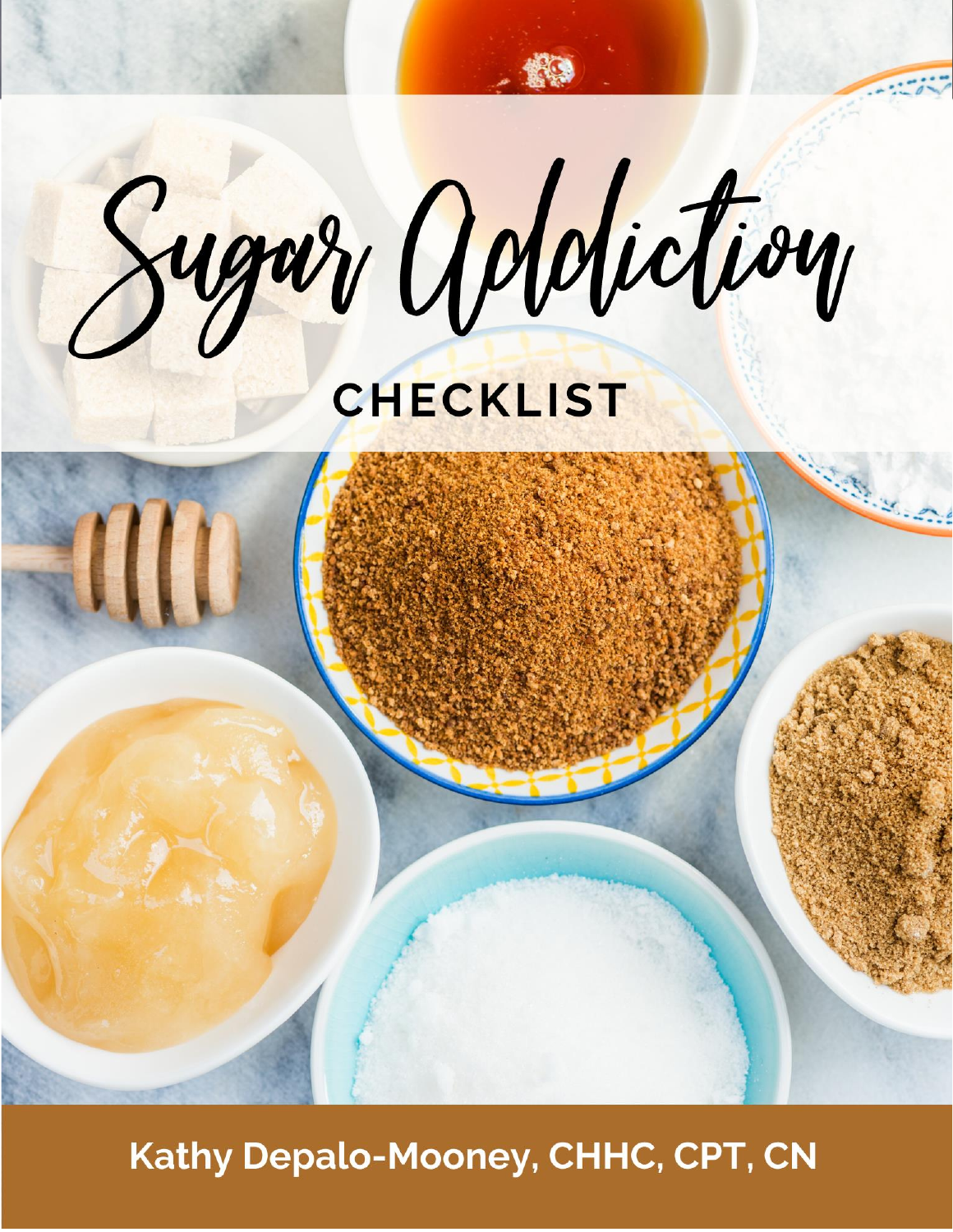# SUGAR ADDICTION **CHECKLIST**

#### **Check any that apply to you:**

\_\_\_ Do you have a tough time saying 'no' to sweets and desserts

\_\_\_ Do you experience cravings even when you try to cut down your sugar intake or carbohydrates

\_\_\_ Do you think about sugary foods during the day and evening.

\_\_\_ When you start to eat sweets, it is difficult to stop.

\_\_\_ You get a rush of energy after eating sweets, but crash/feel hungry pretty quickly.

\_\_\_ You often feel guilt or shame after eating sugar.

\_\_\_ You reward yourself with sugary food or drinks.

You overeat sugary foods when you are stressed.

\_\_\_ You have memories of feeling loved or cared for that are connected to sweets.

You can't seem to get enough sugar when you start eating sweets, but crave more.

(Adapted from Are You Addicted to Sugar? Quiz, Prevention)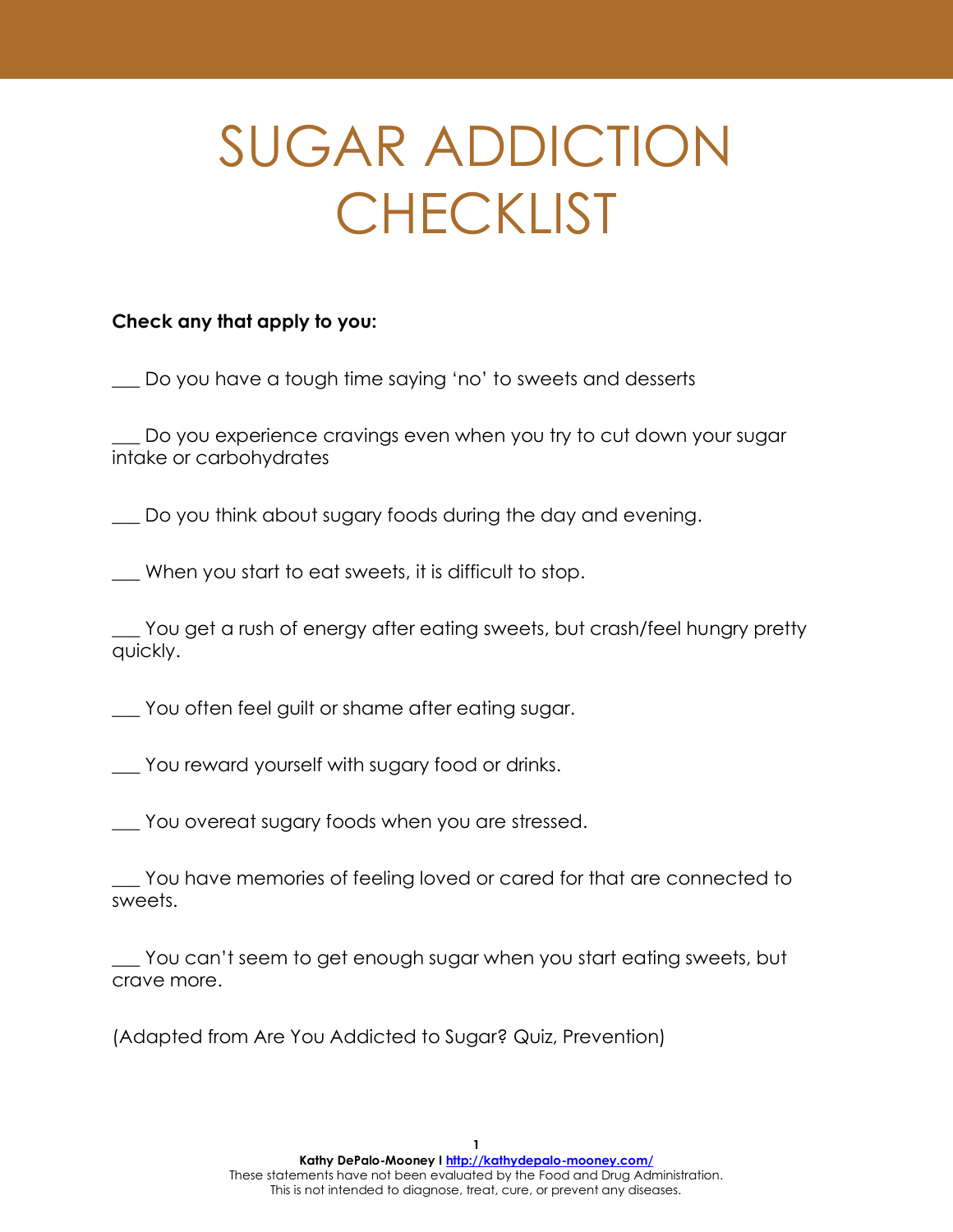If you checked three or more of these, you may have a problem with sugar. Your responses are more important than the number of check marks.

**Make sure to share your responses with me send me a message [Kathy@kdmooney.com.](mailto:Kathy@kdmooney.com) We will set up a free 20 minute session to go over your results and see how we can solve them.**

#### **Meet my new program: "10 DAY SUGAR DETOX PROGRAM"**

#### **Are you struggling with making the right decision for your body?**

We know that sugar is bad – but did you know that it can affect your mood, your self-esteem, your skin and so much more?

Yes, you probably already knew this. So why is it so hard to let go of our sugar cravings?

What you need is a powerful solution that will help you cut your sugar cravings loose and say good-bye to debilitating decisions.

#### **Time to get more energy and lose the pounds that have been haunting you for so long!**

Through my program I will teach you the natural ways to get energy and have enough of it throughout the day to do the things you love without feeling burnt out.

It's time to believe in yourself. You NOW have the tools that will give you the power to make amazing decisions for your body and your soul. I created a program that addressed all the possible obstacles you may have: From amazing support to delicious recipes that you can cook with ease – finally, a program that is not heavy on fluff and gives you ALL of the tools you need.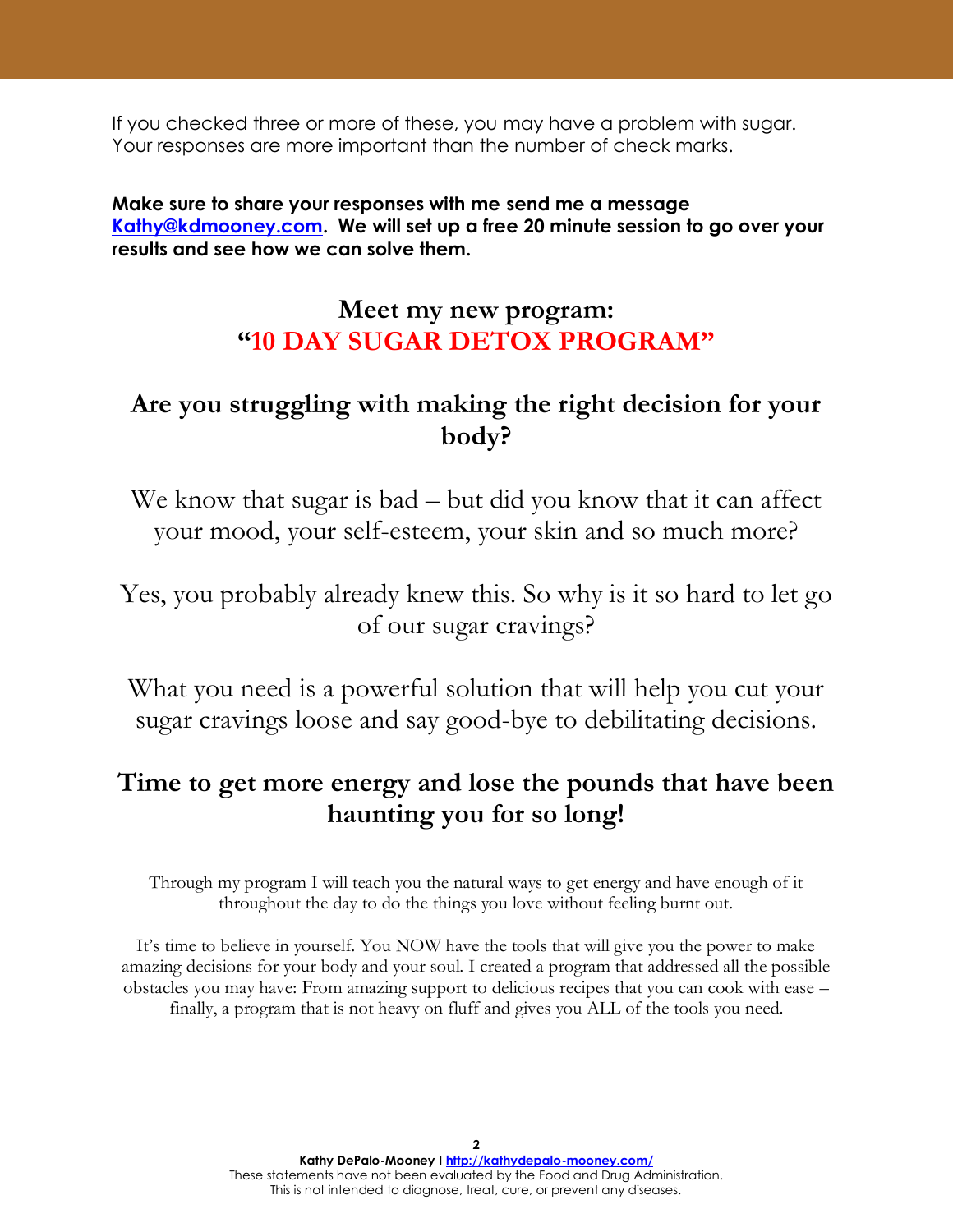## SUGAR IS DETRIMENTAL TO YOUR BODY AND YOUR SPIRIT.

Are you ready to get control back in your life?!

## **BUY NOW**

**My 10 DAY SUGAR DETOX PROGRAM** will help you lose those clingy pounds, have less mood swings, get that glowing skin – skip the blemishes and the lackluster skin!

If you want to:

- 1) Look & Feel Amazing
- 2) Have Sufficient Energy to be able to do the things you love.
- 3) Lose weight
- 4) Have glowing skin
- 5) Fit your favorite clothes
- 6) And find confidence and empowerment when you make the right decisions that improve your health and also your self-esteem.

### **MY 10 DAY SUGAR DETOX PROGRAM is what you need to grab TODAY!**

#### **YOU DESERVE TO BE HAPPY AND HEALTHY:**

- No more feelings of deprivation
- No more tired afternoons
- No more fogginess
- No more diets that give you no results
- No more stubborn pounds.

# **JOIN MY 10 DAY SUGAR DETOX PROGRAM**

#### **Let's Get Started!**

**3**

**Kathy DePalo-Mooney [I http://kathydepalo-mooney.com/](http://kathydepalo-mooney.com/)** These statements have not been evaluated by the Food and Drug Administration. This is not intended to diagnose, treat, cure, or prevent any diseases.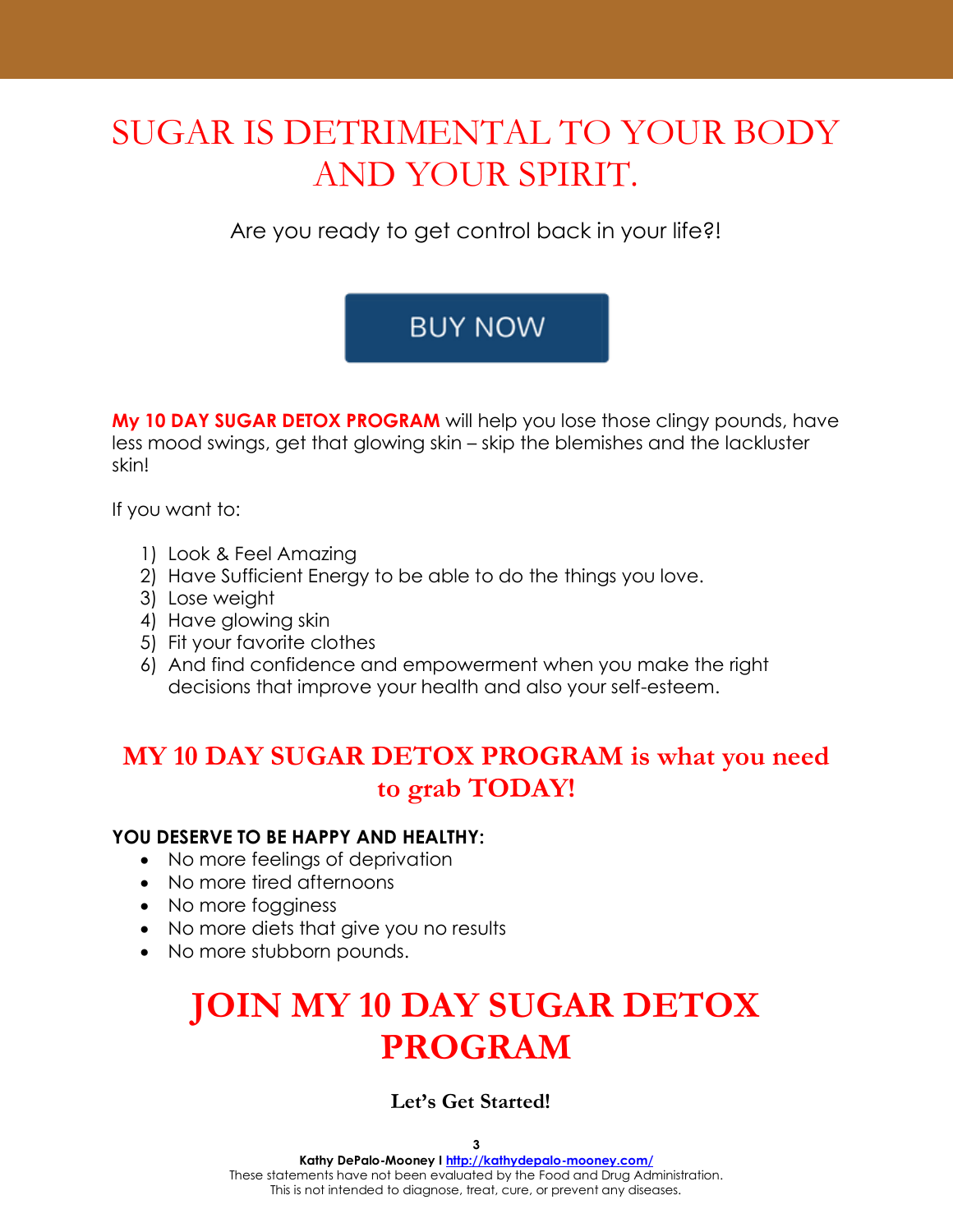Here's what this program offers:

- **A Detox Guide**
- **A Recipe Guide**
- **10 Days of Suggested Meals**
- **A Pantry List and Food Diary**
- **Best Supplements for Balancing Blood Sugar AND a BONUS Affirmations to Destroy Cravings Sheet**

**OPTIONAL PLUS you get a BONUS 20-Minute Post 1-1 Session with me when you sign up now.**

**Your investment in yourself is only \$37**

**ABOUT ME**



My name is Kathy DePalo-Mooney. I am Health Coach through the Institute of Integrative Nutrition, a National Academy of Sports Medicine certified, Personal Trainer, Nutrition Coach and Women Fitness Expert. I am also an IIN certified Gut Health Specialist.

I have the passion, experience, and knowledge to help you achieve your health goals and lose weight for good! In addition to bringing, your comprehensive nutritional information and resources based on science and medically proven research, I also